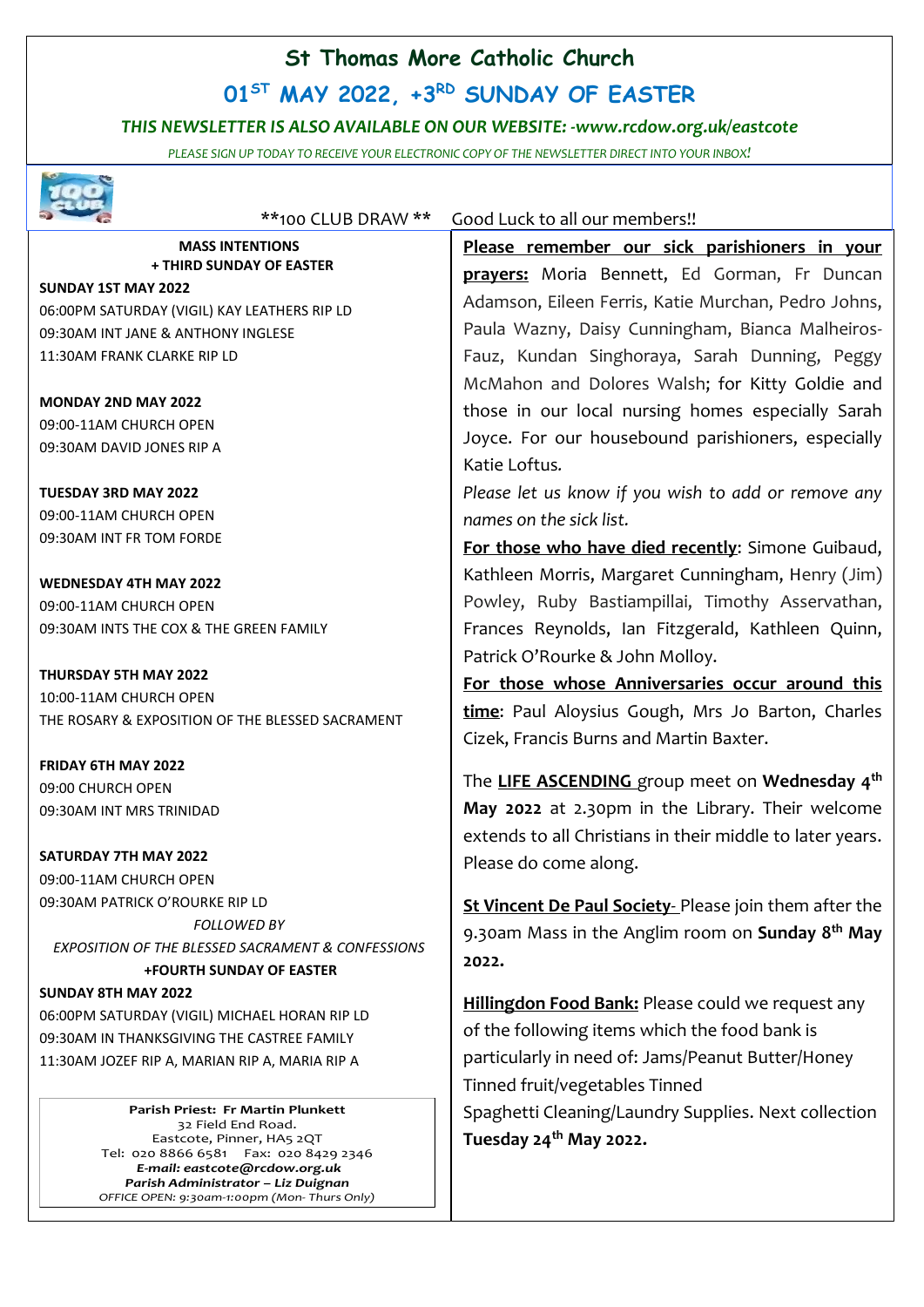

**Sunday 24th April 2022 + 3 rd Sunday of Easter**

Dear Parishioners,

In this Sunday's Gospel we hear about one of the post-resurrection encounters with Jesus, where we find many of the Apostles doing what they had done before they started following him. They went back to their trade as fishermen on the Sea of Galilee. The encounter here calls to mind the initial calling of Peter and his fishing partners James and John. At that time, after a night of catching no fish, Jesus had instructed Peter to go out again and drop his nets where he directed him. As a result, they caught more fish than they could handle. Here, also, Jesus tells the Disciples to cast their nets in a certain place and the result is a catch beyond all they could manage. With that, the disciples recognise Jesus. Peter's excitement could not be contained and so he jumps out of the boat and swims to the shore. We are told there is a charcoal fire burning on the sea shore, which is important. It was at a 'charcoal fire' that Peter had denied the Lord three times at the trial of Jesus, mere days before this encounter. Jesus asks Peter three times "Do you love me?" The Apostle Peter would go on to put his love for the Lord into action as the leader of the Church, suffering for the sake of Christ and even giving up his life to be crucified. God shows his constant love for us through Jesus, especially in his death and Resurrection. To follow Jesus in this life is not so much to be a matter of duty but a return of love. Love helps us to see beyond the challenges, mistakes and failures of life into God's bigger and more beautiful plan. Let us pray to be able to follow wherever God asks us to show our love for him and for each other.

> God bless you,  *Fr Martin*

 **Annual Mass of Thanksgiving for the Sacrament of Matrimony Westminster Cathedral Saturday 14th**   their 5th 10th, 25th, 30th, 40th, 50th and 60th (and every year over 60) wedding anniversary of Catholic **May 2022 at 3pm**. The Cardinal is inviting to this Mass all couples in the Diocese, who are celebrating marriage in 2022. If you are celebrating an anniversary, please give your parish clergy the following details: husband and wife's names, wedding date, full postal address and email (or telephone number, if no email). [eastcote@rcdow.org.uk](mailto:eastcote@rcdow.org.uk)

**Deanery Lunch-Volunteer Helpers:** The Hillingdon Deanery meeting will be held at St Thomas More Parish Hall on **Tuesday 10th May** and Fr Martin is looking for 2-3 volunteers that would be available to help with setting up tables, serving lunch and clearing away. If you are interested please can you contact [colettedoke@gmail.com](mailto:colettedoke@gmail.com) or Parish Office [eastcote@rcdow.org.uk](mailto:eastcote@rcdow.org.uk) Telephone 0208 866 6581.

**Priest Training Fund:** Next Sunday is **Good Shepherd Sunday**, the day we pray for priests and for vocations to the priesthood. The annual collection for the Priest Training Fund will take place next weekend. This fund pays for the priestly formation of men for the Catholic priesthood. There are currently 58 men studying at Allen Hall seminary, 17 of whom are from our own Diocese, and two men are studying in Rome, also from our Diocese. Last year four men who studied at Allen Hall were ordained to the priesthood to serve as our future priests. This fund also supports the ongoing enrichment and formation of our ordained priests. Your generous donation helps ensure we can support these men who are called to be like Christ the Good Shepherd. Donation envelopes are available in the back of the church. Please take one home, read the information, and bring it back next weekend with your donation. Please continue to pray for vocations and for our priests. You can use the QR code to make your donation online or visit www.rcdow.org.uk/donations. Thank you for your generosity.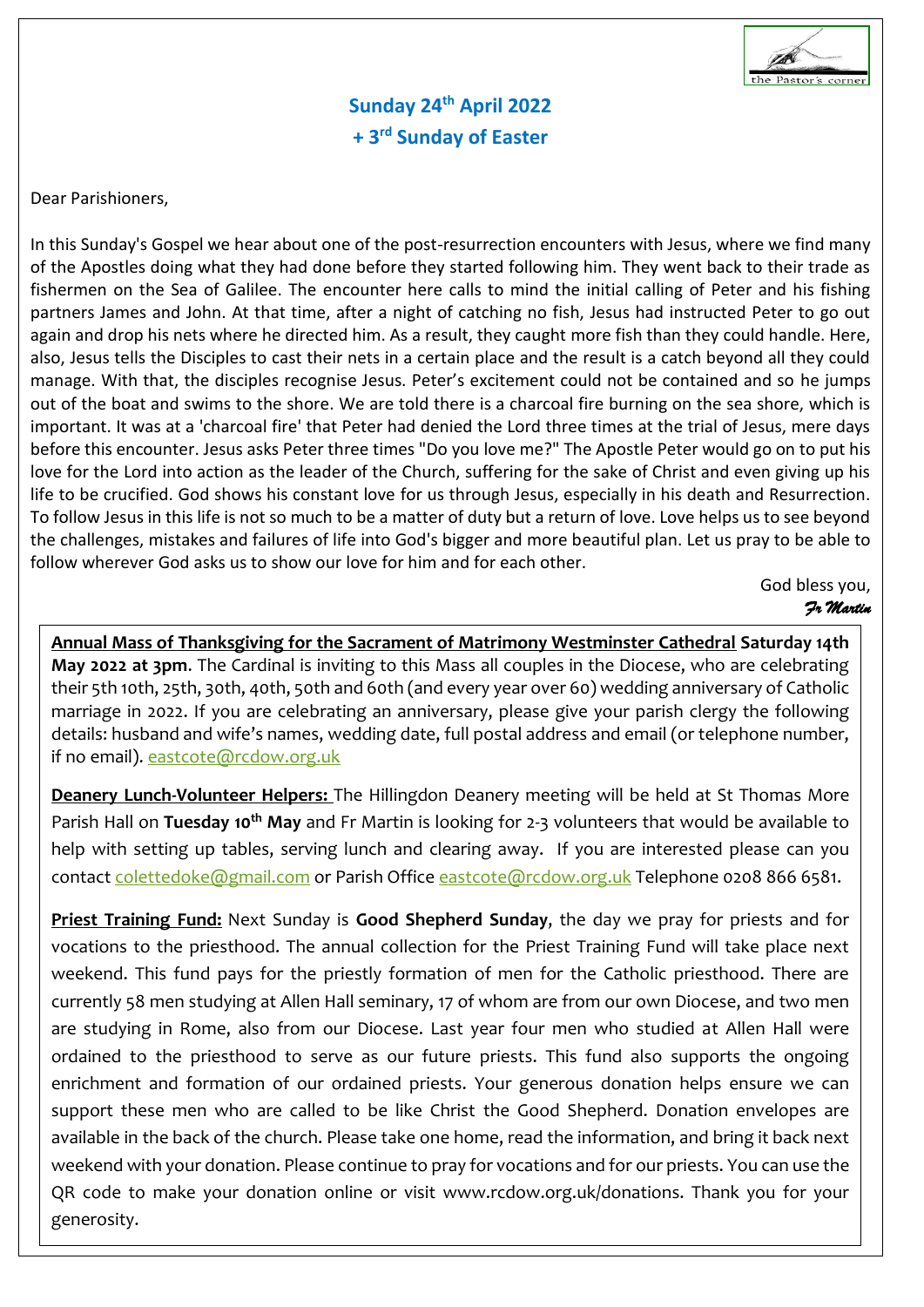## **Children's Liturgy**

Hugo and Bertie are very interested in the story today as it mentions fish and Bertie is dreaming of his Fish and Chips...

[https://youtu.be/QXtKa5sg\\_BY](https://youtu.be/QXtKa5sg_BY)

**Volunteers required Sunday Coffee Morning**: If you would like to help with serving tea/coffee after 09:30am Mass on Sunday mornings on a rota basis, please contact Anna Ellul on 07715 202289 or email [annaellul@live.co.uk.](mailto:annaellul@live.co.uk)

**First Holy Communion Clothes/Outfits Appeal:** With the upcoming First Holy Communion's for the children in the parish we would like to request donations of any unwanted First Holy Communion dresses/Suits/occasion wear. If you can help, please bring your donations to the Parish Office.

**100 club Membership/ renewal.** The 100 club is open to Parishioners and Friends of St Thomas More Church. Next weekend we will have the opportunity for you to renew your 100 Club Draw Membership or if you would like to become a new member. Envelopes will be available next week. The cost to join is £60 for the year. There are currently three prizes per month to be won £25, £50 & £100. The first Draw of the new year will take place at the end of July.

**May Procession at the Shrine of Our Lady of Willesden, Nicoll Road, NW109AX. Sunday 8 th May at 3pm.** Preacher, Most Rev Kenneth Nowakowski; Eparch of the Holy Family of London (Ukrainian Catholic Church), who will be accompanied by the Icon of the Mother of Protection- Pokrova. Come and join the praying of the Rosary for asking the prayers of the Black Madonna of Willesden for the protection of London, and for Peace and Restoration in Ukraine. Bakerloo Line & Tube, Willesden Junction Station (Old Oak Lane exit), Buses 18, 187, 206, 226, 228, 260, 487. Please see Poster included in this newsletter.

**St Richard Reynolds College:** A message from the College and current teacher vacancies. Please visit [https://www.strichardreynolds.org.uk/our-college/vacancies.](https://www.strichardreynolds.org.uk/our-college/vacancies) The current vacancies are:

- Primary School Teacher
- Subject Leader of Design Technology
- Teacher of Religious Education

**St Michaels Catholic Grammar School - Applications to sit the entrance tests for Year 7 Entry in September 2023.** These are now being accepted for girls currently in year 5 to sit the entrance tests for year 7 entry to St Michael's in September 2023. Applications can be made through the online system available on our website <https://www.st-michaels.barnet.sch.uk/admissions/admissions-2023-24/>